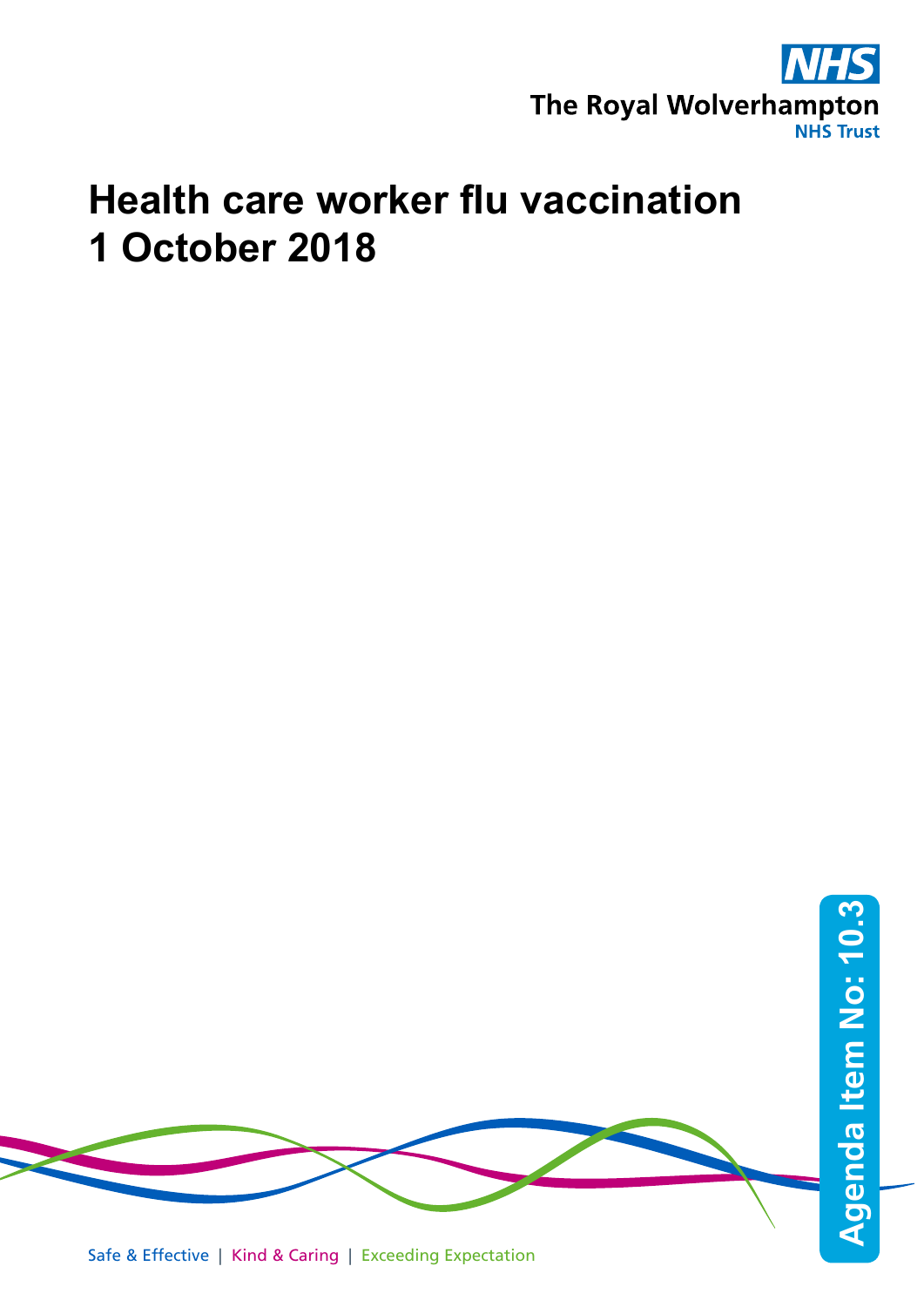The Royal Wolverhampton MHS



**NHS Trust** 

| <b>Trust Board Report</b>                                      |                                                                                                                                                                                                                                                                                                                                                                                                                                                                                                                 |  |  |  |
|----------------------------------------------------------------|-----------------------------------------------------------------------------------------------------------------------------------------------------------------------------------------------------------------------------------------------------------------------------------------------------------------------------------------------------------------------------------------------------------------------------------------------------------------------------------------------------------------|--|--|--|
| <b>Meeting Date:</b>                                           | 14 <sup>th</sup> September 2018                                                                                                                                                                                                                                                                                                                                                                                                                                                                                 |  |  |  |
| Title:                                                         | Health care worker flu vaccination                                                                                                                                                                                                                                                                                                                                                                                                                                                                              |  |  |  |
| <b>Executive</b><br><b>Summary:</b>                            | The national programme to offer NHS staff flu vaccination is to achieve 75%<br>of frontline staff vaccinated by Feb 28 <sup>th</sup> 2019. In Oncology and Haematology<br>and neonatal units the expectation is raised to 100% due to increased<br>mortality in this age group associated with flu acquisition. A CQUIN payment<br>is attached to achieving the expected vaccination rate.                                                                                                                      |  |  |  |
| <b>Action</b><br><b>Requested:</b>                             | Action                                                                                                                                                                                                                                                                                                                                                                                                                                                                                                          |  |  |  |
| For the attention<br>of the Board                              | Expectation has been communicated widely within the Trust and a record of<br>Board commitment to 100% of frontline staff having the flu vaccination is<br>required. All board members are also expected to receive the flu vaccination<br>and publicise this.                                                                                                                                                                                                                                                   |  |  |  |
| <b>Assure</b>                                                  | The attached best practice management check list is to be available for<br>public assurance by December 2018.                                                                                                                                                                                                                                                                                                                                                                                                   |  |  |  |
| <b>Advise</b>                                                  | Trust action to promote the flu vaccination.                                                                                                                                                                                                                                                                                                                                                                                                                                                                    |  |  |  |
| <b>Author + Contact</b><br>Details:                            | Tel 01902 695282 Email Vanessa.whatley@nhs.net                                                                                                                                                                                                                                                                                                                                                                                                                                                                  |  |  |  |
| <b>Links to Trust</b><br><b>Strategic</b><br><b>Objectives</b> | 1. Create a culture of compassion, safety and quality<br>2. Proactively seek opportunities to develop our services<br>5. Maintain financial health – Appropriate investment to patient services<br>6. Be in the top 25% of all key performance indicators                                                                                                                                                                                                                                                       |  |  |  |
| <b>Resource</b><br>Implications:                               | Revenue: none<br>Capital: none<br>Workforce: none<br>Funding Source: none                                                                                                                                                                                                                                                                                                                                                                                                                                       |  |  |  |
| <b>CQC Domains</b>                                             | Safe: patients, staff and the public are protected from abuse and avoidable harm.<br><b>Effective:</b> care, treatment and support achieves good outcomes, helping people maintain<br>quality of life and is based on the best available evidence.<br>Well-led: the leadership, management and governance of the organisation make sure it's<br>providing high-quality care that's based around individual needs, that it encourages learning<br>and innovation, and that it promotes an open and fair culture. |  |  |  |
| <b>Equality and</b><br><b>Diversity Impact</b>                 | <b>None</b>                                                                                                                                                                                                                                                                                                                                                                                                                                                                                                     |  |  |  |
| <b>Risks: BAF/TRR</b>                                          |                                                                                                                                                                                                                                                                                                                                                                                                                                                                                                                 |  |  |  |
| <b>Risk: Appetite</b>                                          | No change                                                                                                                                                                                                                                                                                                                                                                                                                                                                                                       |  |  |  |
| <b>Public or Private:</b>                                      | Pubic                                                                                                                                                                                                                                                                                                                                                                                                                                                                                                           |  |  |  |
| <b>Other formal</b><br>bodies involved:                        | Infection Prevention and Control Group, Local Negotiating Committee (LNC)<br>Joint negotiating Committee (JNC).                                                                                                                                                                                                                                                                                                                                                                                                 |  |  |  |
| <b>References</b>                                              | NHS England. 7 <sup>th</sup> September 2018. Letter: Health care worker flu<br>vaccination.                                                                                                                                                                                                                                                                                                                                                                                                                     |  |  |  |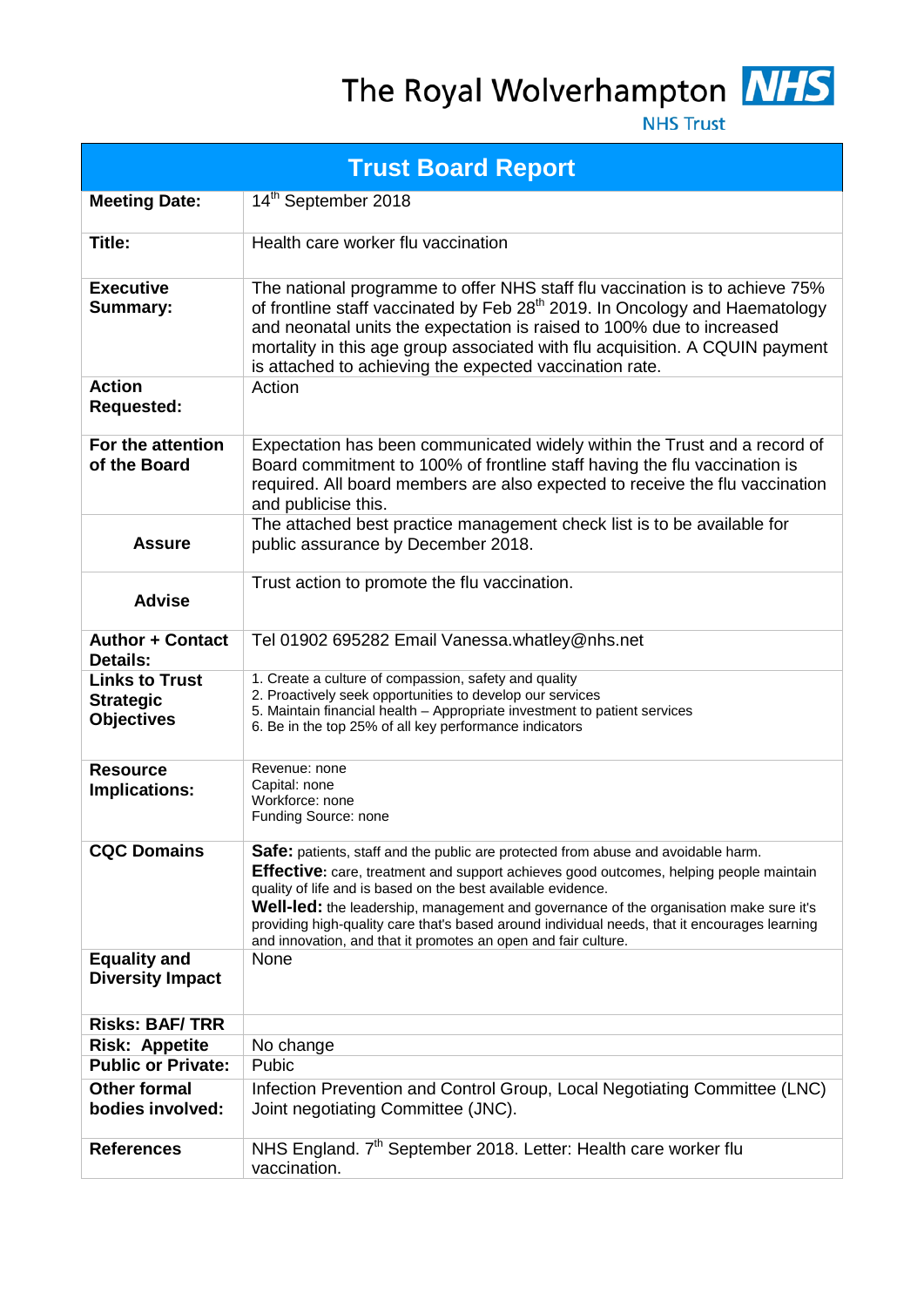| <b>NHS</b>           | In determining this matter, the Board should have regard to the Core |  |
|----------------------|----------------------------------------------------------------------|--|
| <b>Constitution:</b> | principles contained in the Constitution of:                         |  |
|                      | Equality of treatment and access to services<br>$\bullet$            |  |
|                      | High standards of excellence and professionalism<br>$\bullet$        |  |
|                      | Service user preferences<br>$\bullet$                                |  |
|                      | Cross community working<br>$\bullet$                                 |  |
|                      | <b>Best Value</b>                                                    |  |
|                      | Accountability through local influence and scrutiny                  |  |
|                      |                                                                      |  |

## **Report Details**

On 7<sup>th</sup> September all trusts were written to in order to provide assurance of support for the receipt of the flu vaccination.

Evaluation of the flu vaccination programme for 2017/18.

- Overall uptake was 56.75% amongst all staff and 61.73% amongst front line staff. The target was 70% of front line staff vaccinated.
- Some directorates achieved over 70% uptake Respiratory, Gastroenterology and Infection Prevention Groups.
- 86 Peer Vaccinators supported the Occupational Health and Wellbeing Team in delivering the vaccine. The top 5 peer vaccinators gave approx. 800 vaccinations, the IP Team (7 staff) vaccinated approx. 400 and OHWB (7 staff) vaccinated approx. 1600 staff.
- The communications were mainly factual and not themed but had a 20,890 reach, 593 interactions/engagements through:29 bulletins, 76 tweets, 26 Facebook posts, Trust Talk double page spread' Press releases to support P3 milestones (a charitable donation aspect to the campaign).
- Following a flu debrief in March 2018 a Staff Flu Vaccination Group has been meeting monthly in order to improve uptake in 2018/19.

## Campaign for 2018/19

- The practice of best performing trusts has been scrutinised and advice sought from NHS employers on how to improve vaccination uptake for 18/19. The main features of these have been restricting the campaign to shorter periods of time (6-8 weeks) and engaging staff in a fun campaign with a variety of benefits for the flu vaccination including competitions and rewards for areas achieving target locally.
- LNC and JNC have been attended and both committees have confirmed support of support of this year's campaign.
- Trust Boards are an important part of the communication of the vaccine promotions and are requested to be achieve 100% of members vaccinated and publically promoting the vaccine.
- A champion is required at Board level. This is proposed to be Ann-Marie Cannaby and Dr Jonathan Odum.
- Incentives, cereal bars and coffee vouchers/water with additional promotions for a launch party at each of the 3 hospital sites and an event for community nurses supported by Ann-Marie Cannaby. In addition both Ann-Marie and Jonathan Odum are undertaking walk around to specific areas to support the vaccination on all 3 sites.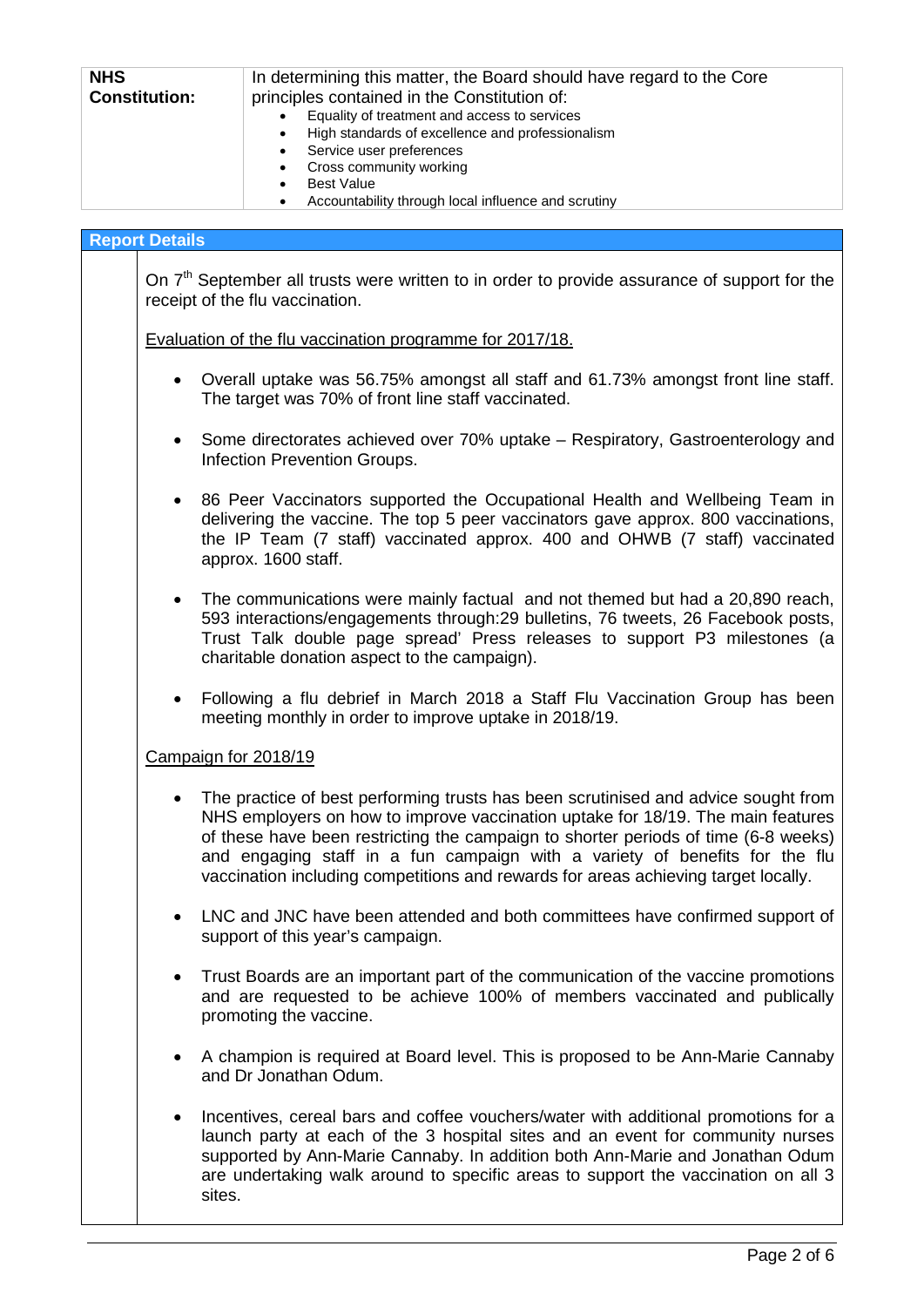|  | The attached checklist provides further information on this year's campaign (24th)<br>September to 18 <sup>th</sup> November) and has been used as a benchmark and check list to<br>ensure RWT has done the maximum needed to achieve compliance. |
|--|---------------------------------------------------------------------------------------------------------------------------------------------------------------------------------------------------------------------------------------------------|
|  |                                                                                                                                                                                                                                                   |

| <b>Appendices</b> |                                                                                   |  |  |  |  |  |  |  |
|-------------------|-----------------------------------------------------------------------------------|--|--|--|--|--|--|--|
|                   | Healthcare worker flu vaccination best practice management checklist – for public |  |  |  |  |  |  |  |
|                   | assurance via trust boards by December 2018.                                      |  |  |  |  |  |  |  |
|                   |                                                                                   |  |  |  |  |  |  |  |
|                   |                                                                                   |  |  |  |  |  |  |  |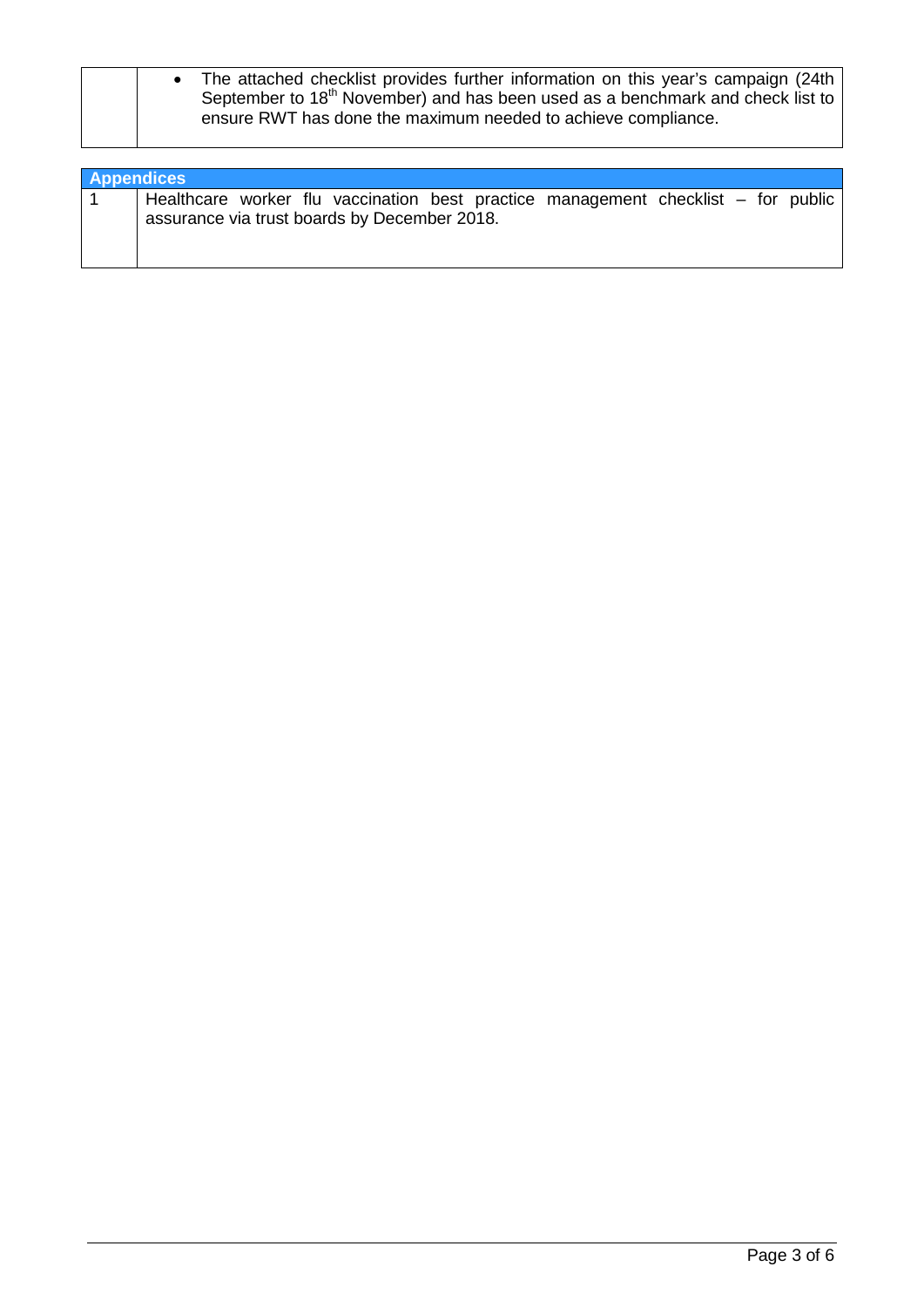Appendix 1 - Healthcare worker flu vaccination best practice management checklist – for public assurance via trust boards by December 2018 A Committed leadership (number in brackets relates to references listed below the table) Trust self-assessment

| A Committed leadership       |                                                                                                                                                                                                                                                                                                        | Trust self-assessment                                                                                                                                                                                                                                                                                                                                                                          |  |
|------------------------------|--------------------------------------------------------------------------------------------------------------------------------------------------------------------------------------------------------------------------------------------------------------------------------------------------------|------------------------------------------------------------------------------------------------------------------------------------------------------------------------------------------------------------------------------------------------------------------------------------------------------------------------------------------------------------------------------------------------|--|
|                              | (number in brackets relates to the references listed below)                                                                                                                                                                                                                                            |                                                                                                                                                                                                                                                                                                                                                                                                |  |
| A <sub>1</sub>               | Board record commitment to achieving the ambition of 100% of<br>front line healthcare workers being vaccinated, and for any<br>healthcare worker who decides on the balance of evidence and<br>personal circumstance against getting the vaccine should<br>anonymously mark their reason for doing so. | Presented at Board 1 <sup>st</sup> October 2018                                                                                                                                                                                                                                                                                                                                                |  |
| A2                           | Trust has ordered and provided the quadrivalent (QIV) flu vaccine<br>for healthcare workers (1).                                                                                                                                                                                                       | Confirmed. Vaccines commenced delivery 17/09/18,<br>schedule provided to trust lead.                                                                                                                                                                                                                                                                                                           |  |
| A <sub>3</sub>               | Board receive an evaluation of the flu programme 2017-18,<br>including data, successes, challenges and lessons learnt (2,6)                                                                                                                                                                            | Presented at Trust Board 1 <sup>st</sup> October 2018                                                                                                                                                                                                                                                                                                                                          |  |
| A4                           | Agree on a board champion for flu campaign (3,6)                                                                                                                                                                                                                                                       | Presented at Trust Board 1 <sup>st</sup> October 2018                                                                                                                                                                                                                                                                                                                                          |  |
| A <sub>5</sub>               | Agree how data on uptake and opt-out will be collected and<br>reported                                                                                                                                                                                                                                 | Process agreed with HR using ESR.                                                                                                                                                                                                                                                                                                                                                              |  |
| A <sub>6</sub>               | All board members receive flu vaccination and publicise this (4,6)                                                                                                                                                                                                                                     | Flu vaccination offered to Board 01/10/18                                                                                                                                                                                                                                                                                                                                                      |  |
| A7                           | Flu team formed with representatives from all directorates, staff<br>groups and trade union representatives (3,6)                                                                                                                                                                                      | The flu planning team has clinical and non-clinical<br>representation. The broader team has representations from<br>all directorates, these staff will receive weekly performance<br>data for all directorates and are already engaged in ensuring<br>accurate staff lists. They are aware of their role in providing<br>correct information to staff and monitoring uptake for their<br>area. |  |
| A <sub>8</sub>               | Flu team to meet regularly from August 2018 (4)                                                                                                                                                                                                                                                        | The flu planning team have been meeting regularly since<br>April 2018                                                                                                                                                                                                                                                                                                                          |  |
| <b>B Communications plan</b> |                                                                                                                                                                                                                                                                                                        |                                                                                                                                                                                                                                                                                                                                                                                                |  |
| <b>B1</b>                    | Rationale for the flu vaccination programme and myth busting to be<br>published - sponsored by senior clinical leaders and trade unions                                                                                                                                                                | Photographs have been arranged at key point of the<br>vaccination campaign launch including board members and                                                                                                                                                                                                                                                                                  |  |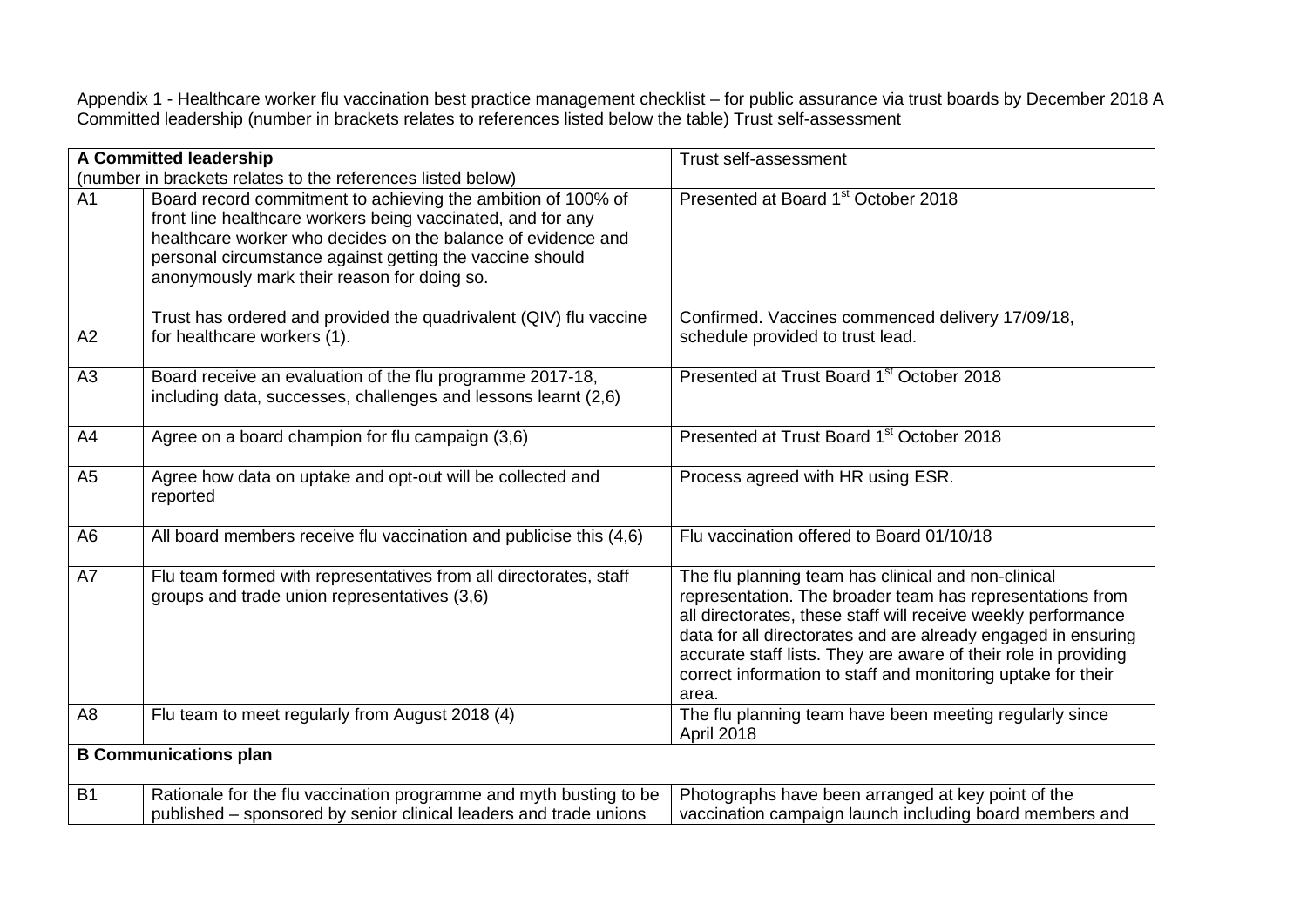|                                 | (3,6)                                                                                                                                | well known staff in the Trust. Trade unions have all confirmed<br>their support via JNC/LNC.                                                                                                                      |
|---------------------------------|--------------------------------------------------------------------------------------------------------------------------------------|-------------------------------------------------------------------------------------------------------------------------------------------------------------------------------------------------------------------|
| <b>B2</b>                       | Drop in clinics and mobile vaccination schedule to be published<br>electronically, on social media and on paper (4)                  | These are prepared and communicated. A specific flu<br>vaccination web page has been published                                                                                                                    |
| <b>B3</b>                       | Board and senior managers having their vaccinations to be<br>publicised (4)                                                          | In progress                                                                                                                                                                                                       |
| <b>B4</b>                       | Flu vaccination programme and access to vaccination on induction<br>programmes (4)                                                   | Vaccination is planned on al Trust Induction Dates                                                                                                                                                                |
| B <sub>5</sub>                  | Programme to be publicised on screensavers, posters and social<br>media (3, 5,6)                                                     | The hashtag #DontDateTheFlu has been developed to<br>support a fun campaign based on recent popular TV series.                                                                                                    |
| <b>B6</b>                       | Weekly feedback on percentage uptake for directorates, teams and<br>professional groups (3,6)                                        | This has been arranged and planned commencing Tuesday<br>$2nd$ October.                                                                                                                                           |
| <b>C Flexible accessibility</b> |                                                                                                                                      |                                                                                                                                                                                                                   |
| C <sub>1</sub>                  | Peer vaccinators, ideally at least one in each clinical area to be<br>identified, trained, released to vaccinate and empowered (3,6) | Over 60 peer vaccinators have been trained. The Infection<br>Prevention Team is supporting.                                                                                                                       |
| C <sub>2</sub>                  | Schedule for easy access drop in clinics agreed (3)                                                                                  | Most sessions this year are roaming; however, any staff<br>member can drop in the OHWB department. Sessions are<br>also arranged at CCH and WP hospitals. A specific drop in is<br>provided for community nurses. |
| $\overline{C3}$                 | Schedule for 24 hour mobile vaccinations to be agreed (3,6)                                                                          | 2 'Jabathons' are arranged to ensure night staff are offered<br>the vaccine. Out of hours sessions are also available.                                                                                            |
|                                 | <b>D</b> Incentives                                                                                                                  |                                                                                                                                                                                                                   |
| D <sub>1</sub>                  | Board to agree on incentives and how to publicise this (3,6)                                                                         | Incentives were approved through business case by TMC in<br><b>July 18.</b>                                                                                                                                       |
| D <sub>2</sub>                  | Success to be celebrated weekly (3,6)                                                                                                | There are weekly prize draws and celebrations for high<br>performers/most improved planned.                                                                                                                       |

Reference links

1. http://www.nhsemployers.org/-/media/Employers/Documents/Flu/Vaccine-ordering-for-2018-19-influenza-season-06022018.pdf?la=en&hash=74BF83187805F71E9439332132C021EFA3E6F24C